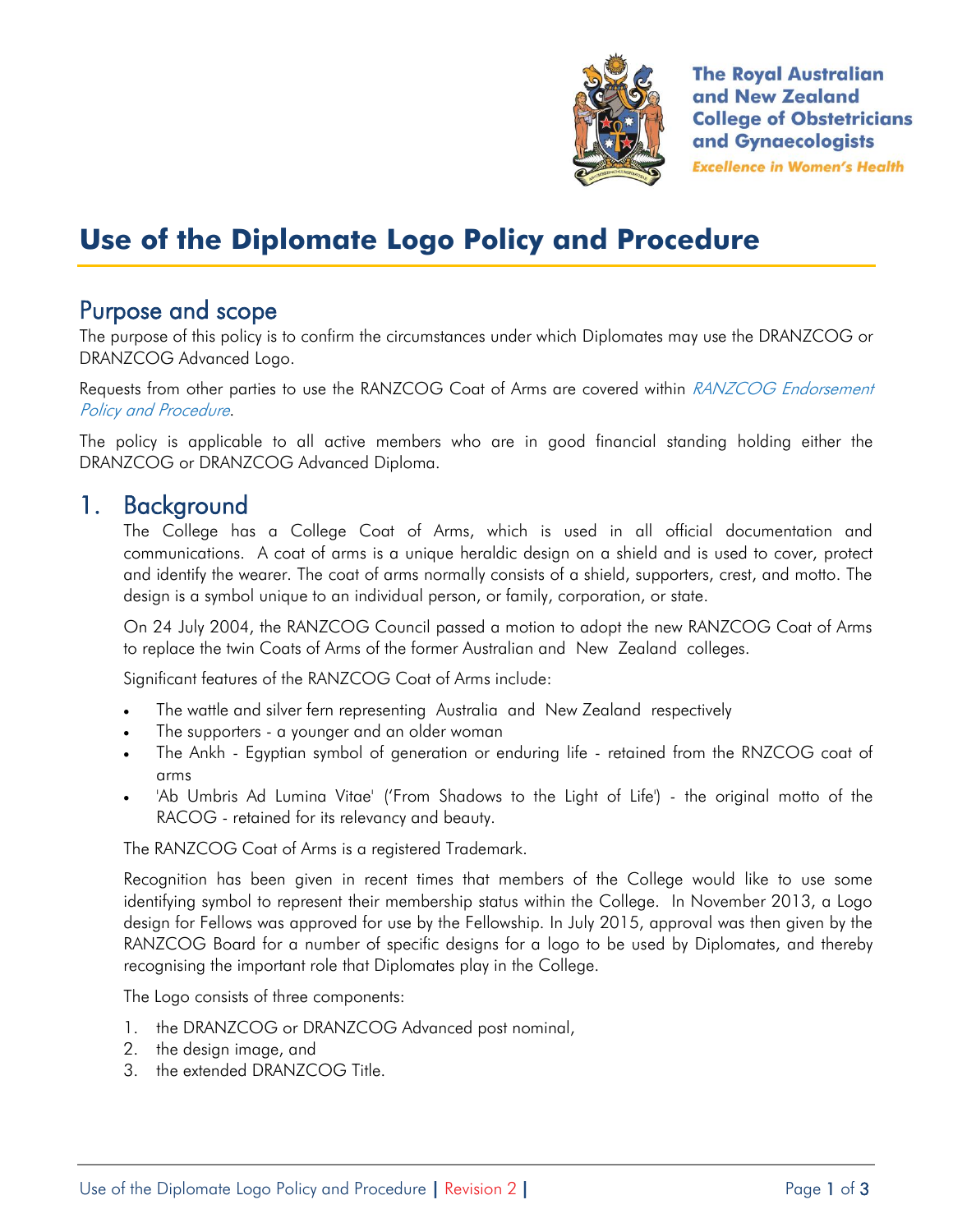# 2. Policy

This policy provides reference to the limitations and responsibilities associated with the use of the DRANZCOG Logo. The approved designs could be used by College Diplomates in the following, but not limited to, forms of communication.

- letterhead,
- business cards,
- with compliment slips,
- facsimiles,
- presentation slides
- e-mail, or
- websites.

The College reserves the right to audit materials where the DRANZCOG Logo is used to ensure that this policy has been observed. Diplomates may be required to provide examples of usage.

The DRANZCOG Logo Guidelines (Appendix 1) should be consulted in conjunction with this policy for the use and reproduction of the DRANZCOG Logo.

# 3. Procedures

#### 3.1 DRANZCOG logo reproduction

There are two colour variations of the RANZCOG Logo as well as three other versions (Back version, Greyscale version and Reversed version) that are available. These must be reproduced as stipulated and as approved by the RANZCOG Board and cannot be manipulated in any way (refer DRANZCOG Logo Guidelines).

#### 3.2 Acquiring the DRANZCOG logo

The RANZCOG Logo variations are available for download in both GIF and EPS format from the College website at:

[www.ranzcog.edu.au/members/Member-categories/Diplomates/DRANZCOG-Logo](http://www.ranzcog.edu.au/members/Member-categories/Diplomates/DRANZCOG-Logo)

#### 3.3 Termination of membership

Any Diplomate whose membership of the College is terminated by way of Clause 5 of the Constitution of The Royal Australian and New Zealand College of Obstetricians and Gynaecologists shall not be permitted to use the DRANZCOG Logo.

#### 3.4 Prohibited material

The DRANZCOG Logo may not be used for any endorsement advertising or marketing purposes by a Diplomate.

## 4. Related RANZCOG documents

- RANZCOG Endorsement Policy and Procedure
- DRANZCOG Logo Guidelines (Version 1) October 2015